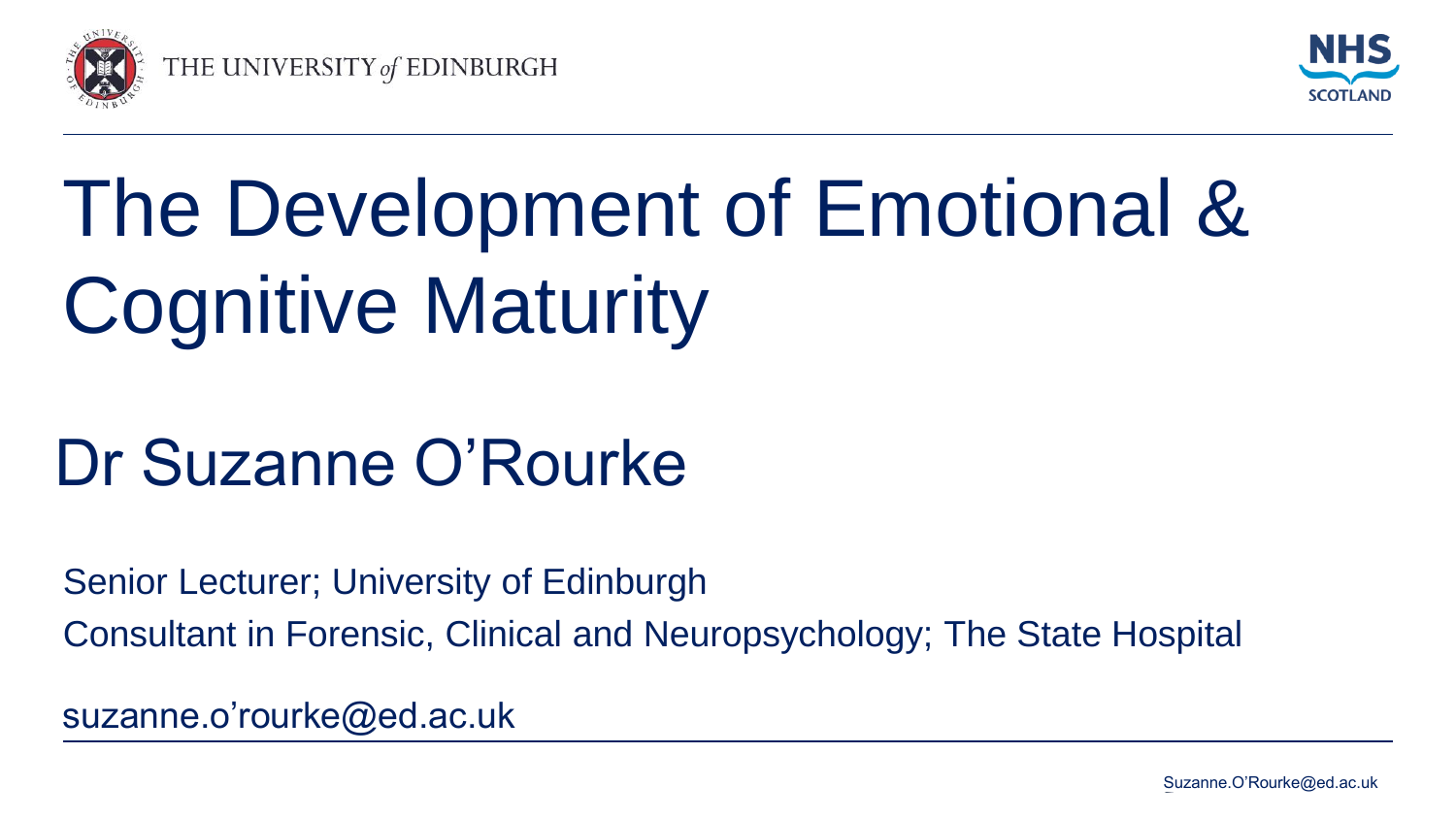





#### The development of cognitive and emotional maturity in adolescents and its relevance in judicial contexts

#### **Literature Review**

Submitted to the Scottish Sentencing Council in January 2020

Published February 2020

Authors: Suzanne O'Rourke; Heather Whalley; Sarah Janes; Niamh MacSweeney; Asaly Skrenes; Suzy Crowson; Laura MacLean; Matthias Schwannauer<sup>1</sup>

• https://www.scottishsentencingcouncil. org.uk/media/2044/20200219-ssc[cognitive-maturity-literature-review.pdf](https://www.scottishsentencingcouncil.org.uk/media/2044/20200219-ssc-cognitive-maturity-literature-review.pdf)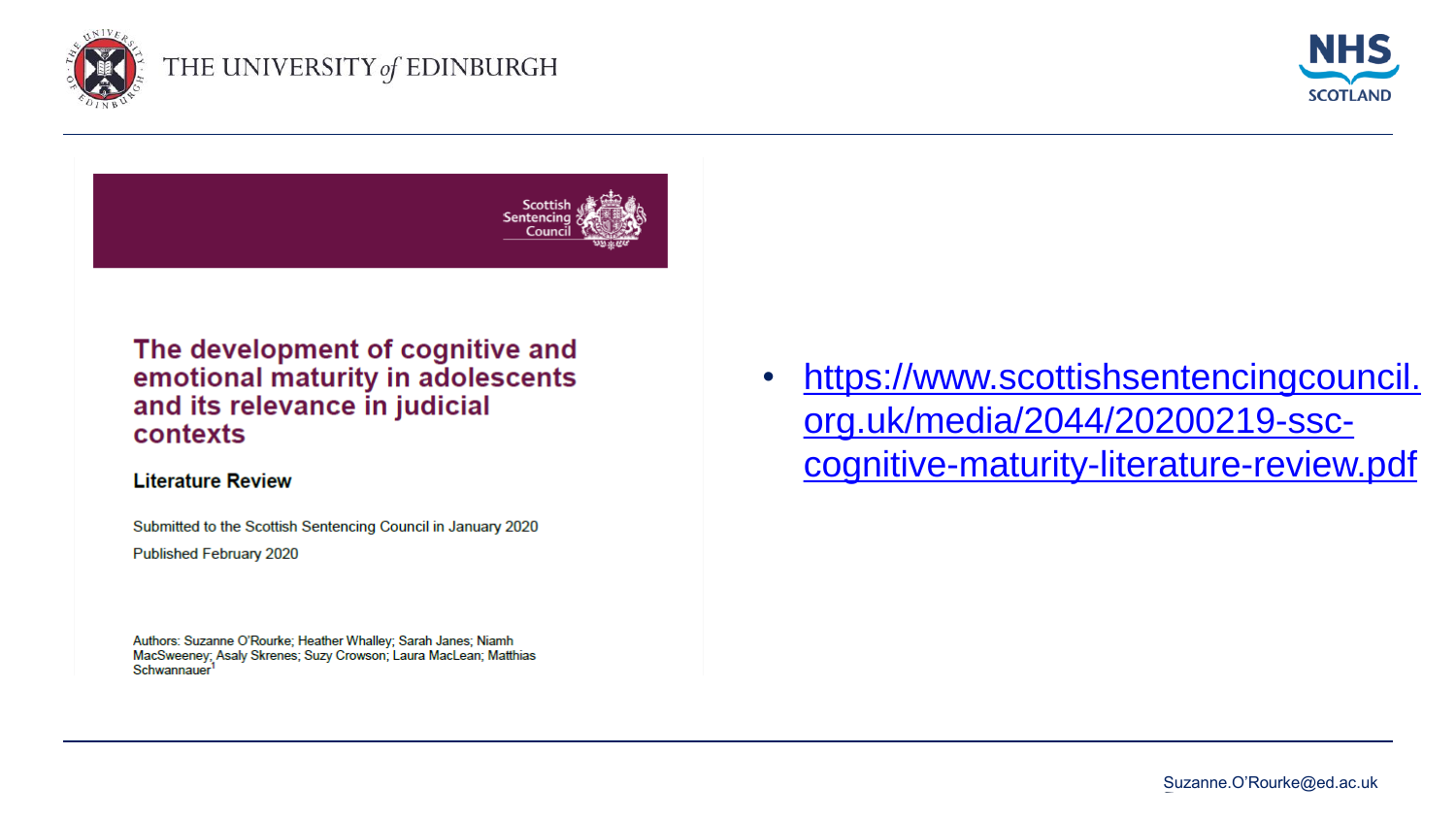



#### **Overview**

- The process of brain maturation and the key processes of relevance to criminal justice
- Factors that affect or inhibit maturation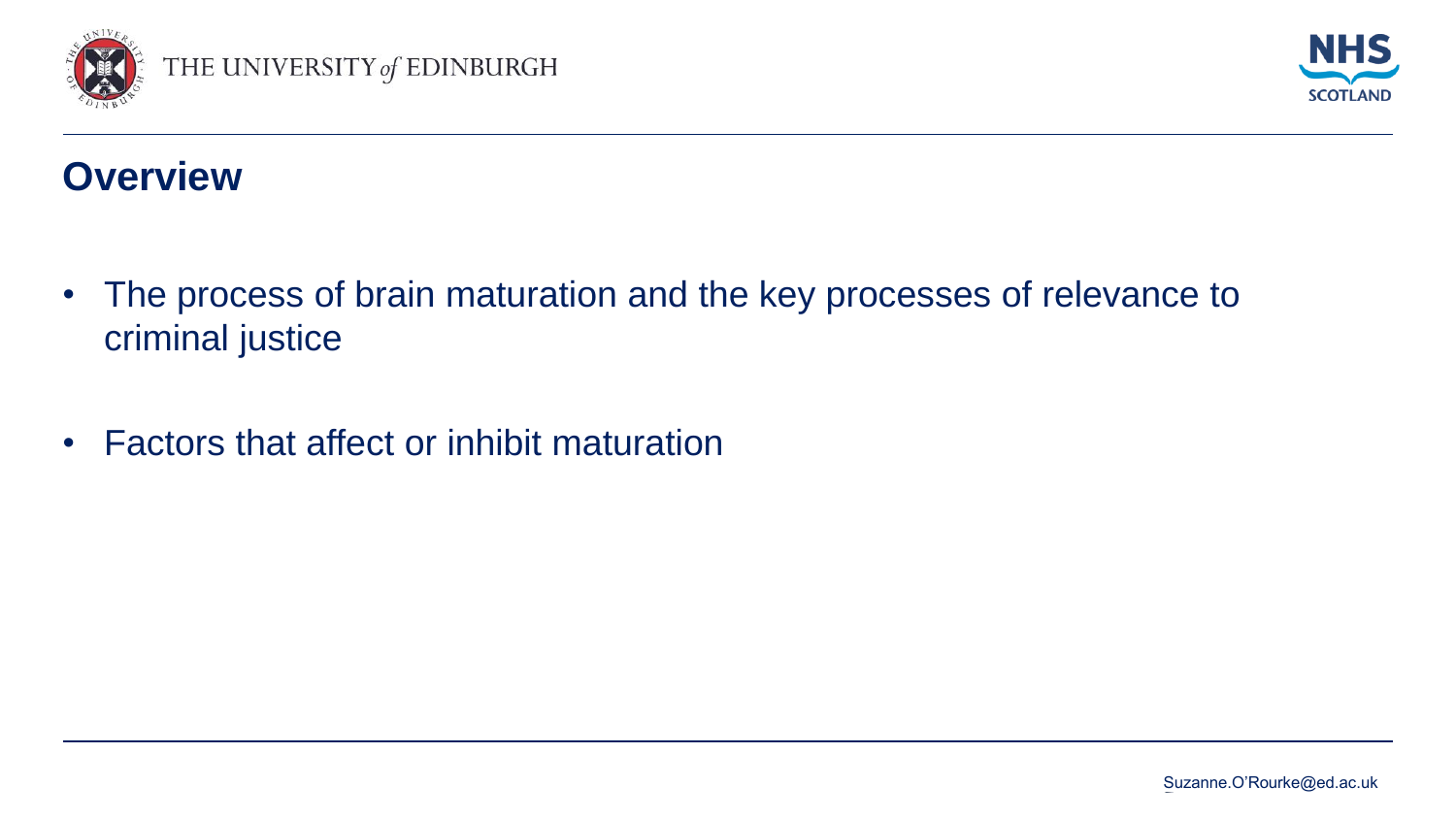



### **Brain Maturation During Adolescence**

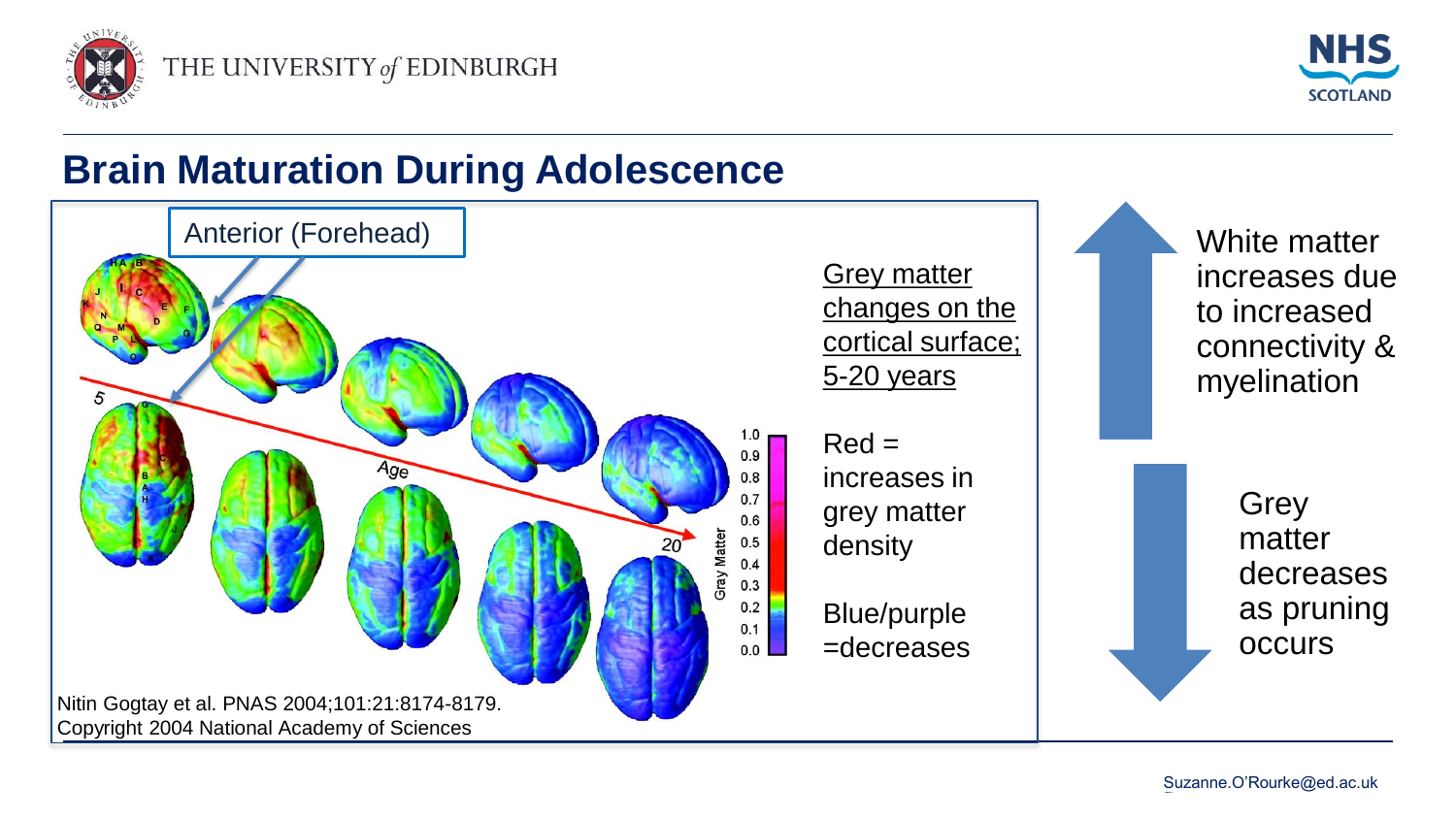



## **What do we consider maturity in the context of Criminal Justice?**

The ability to:

- plan pro-social goal directed behaviours and alter plans when appropriate
- consider the consequences of behaviour
- inhibit inappropriate impulses & sensation seeking
- regulate emotional responses
- make measured, rather than impulsive or risky, decisions
- attend to relevant information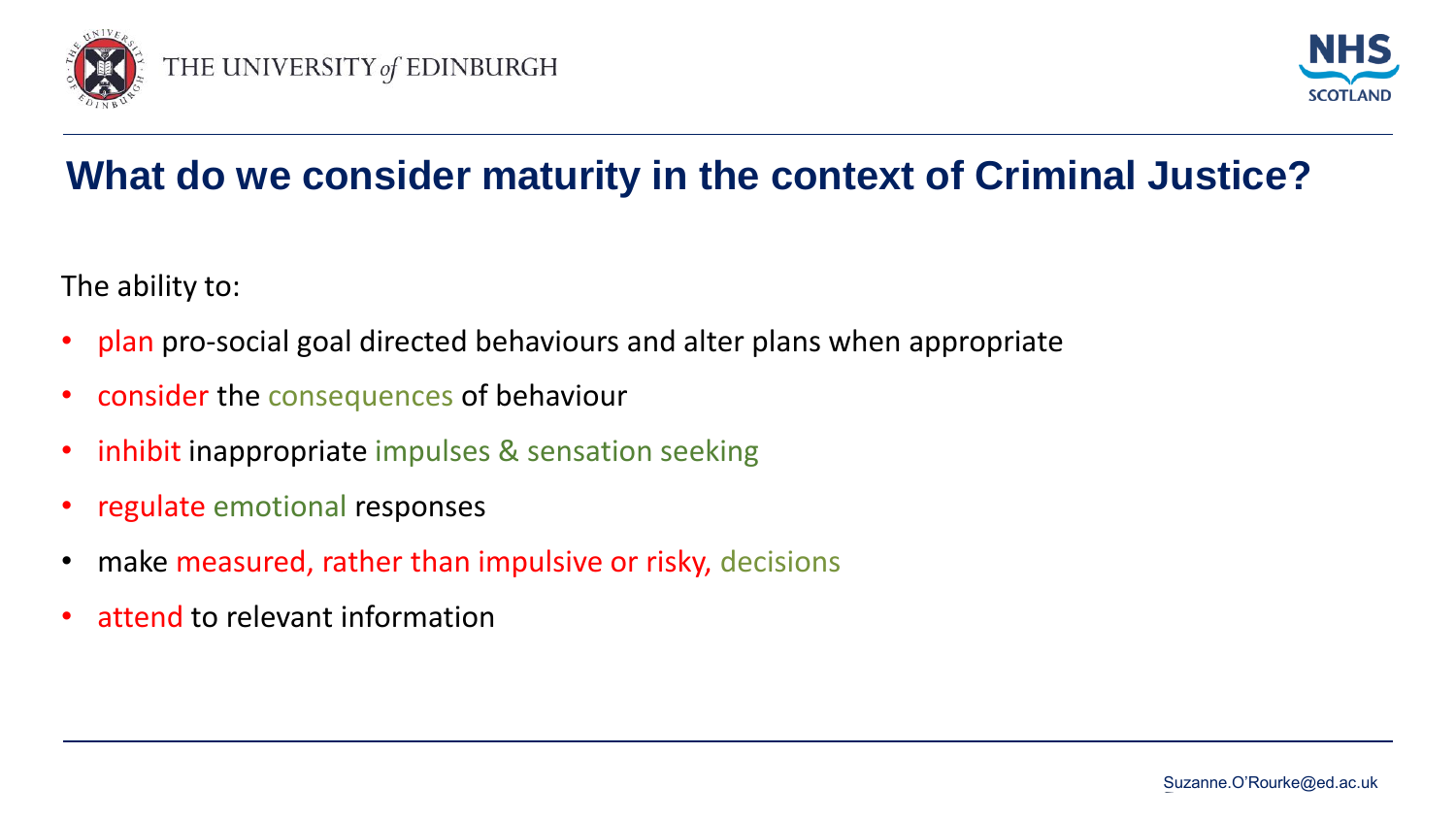



#### **Executive Functioning relies on the frontal lobes**



- **Executive Functions:**
- Consider/predict future consequences
- Direct, sustain & switch attention
- Problem solve, plan & strategize
- inhibit behaviour
- Evaluate multiple streams of information simultaneously
- Adjust behaviour or shift strategies in changing scenarios or situations
- Regulate intense emotions
- Control impulses
- Negotiate the balance between short-term rewards and long-term goals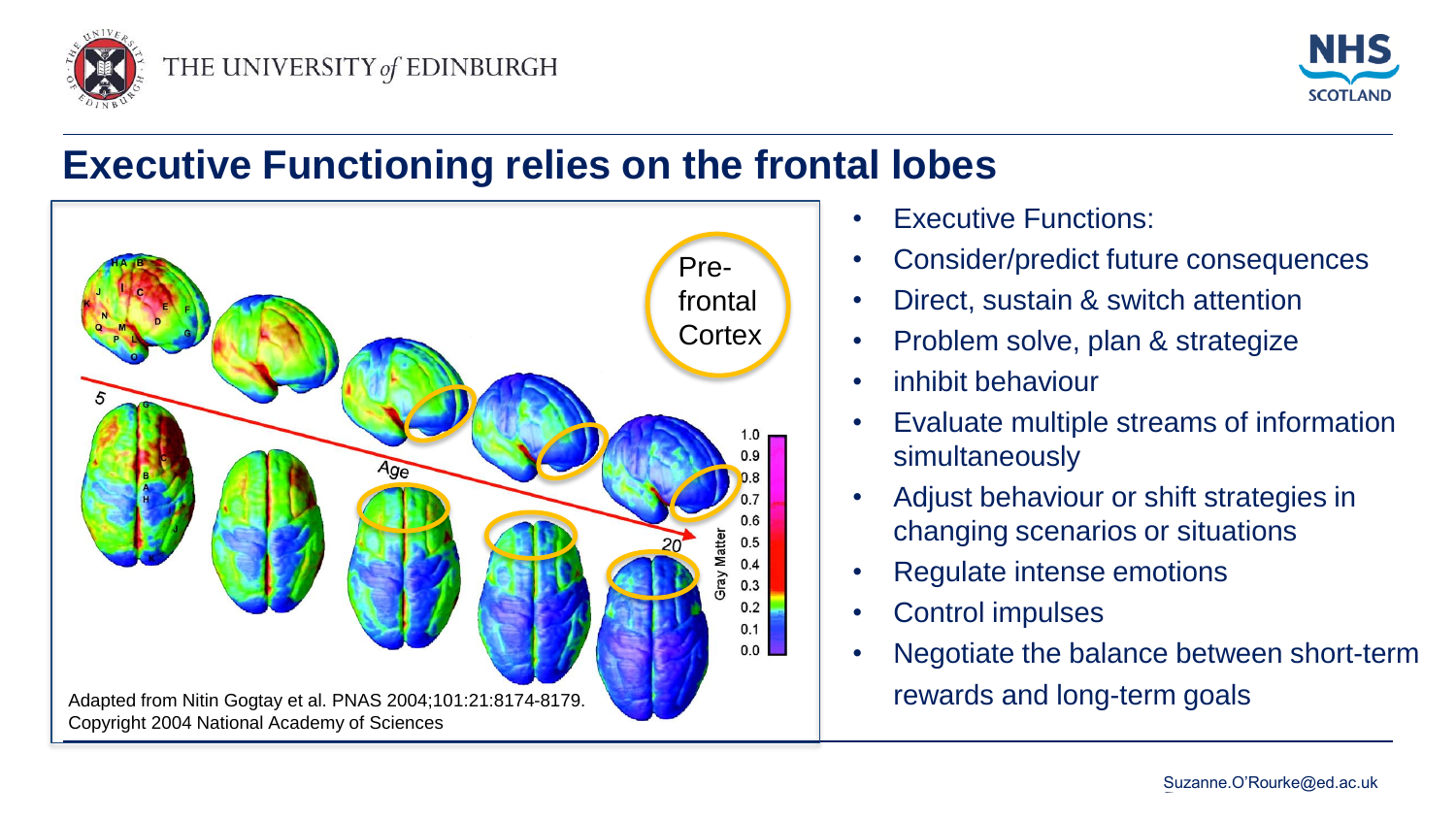



## **Motivational Drivers Associated with Adolescent Offending**

#### Reward and sensation seeking

- Sensation seeking peaks in mid or late adolescence
- Presence of peers increases risk taking & sensitivity to rewards
- Peers can encourage prosocial behaviours
- Effects may be attributable to hypersensitivity to social exclusion or rejection

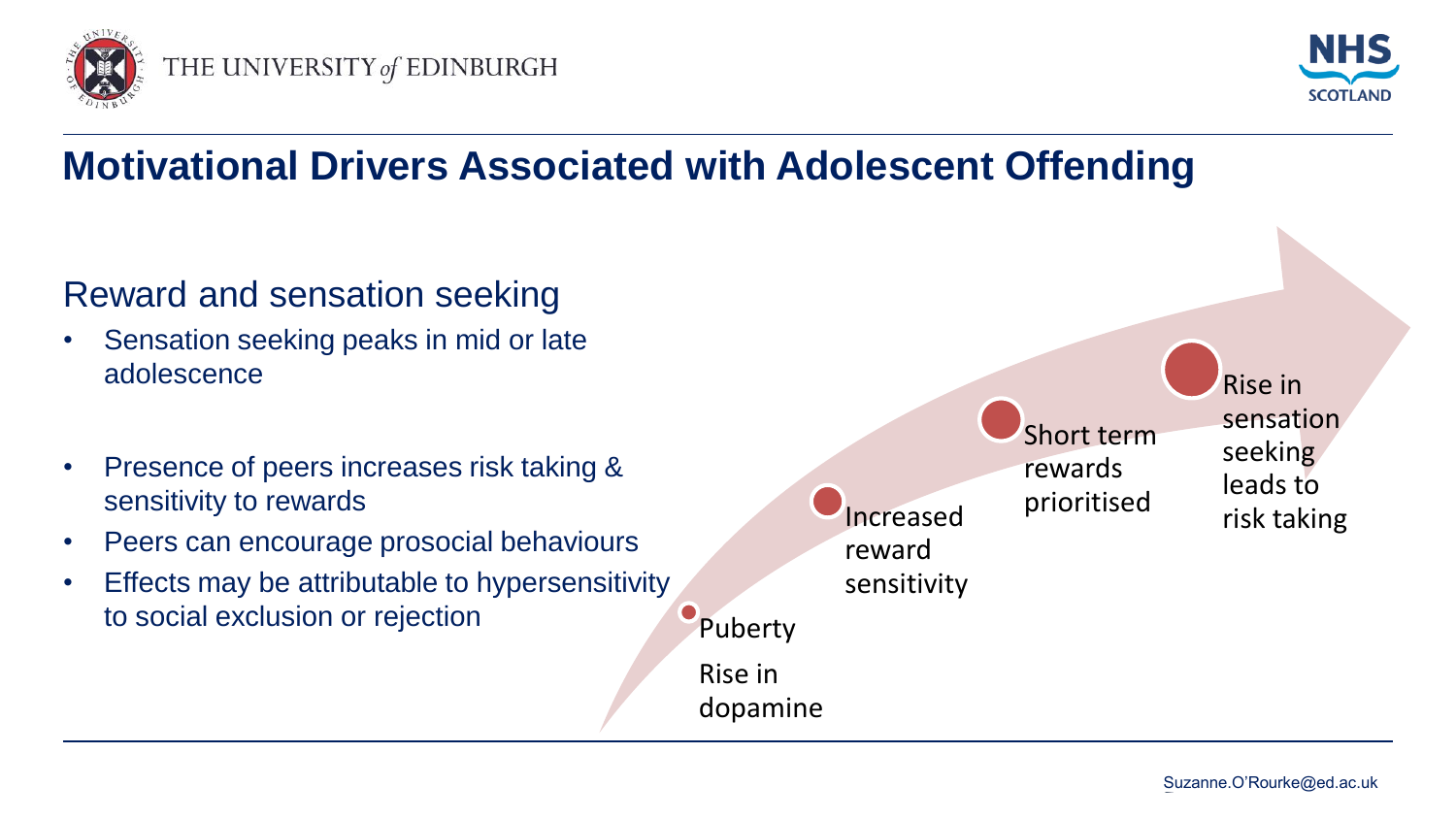



#### **The socio-emotional system matures before the executive functions**

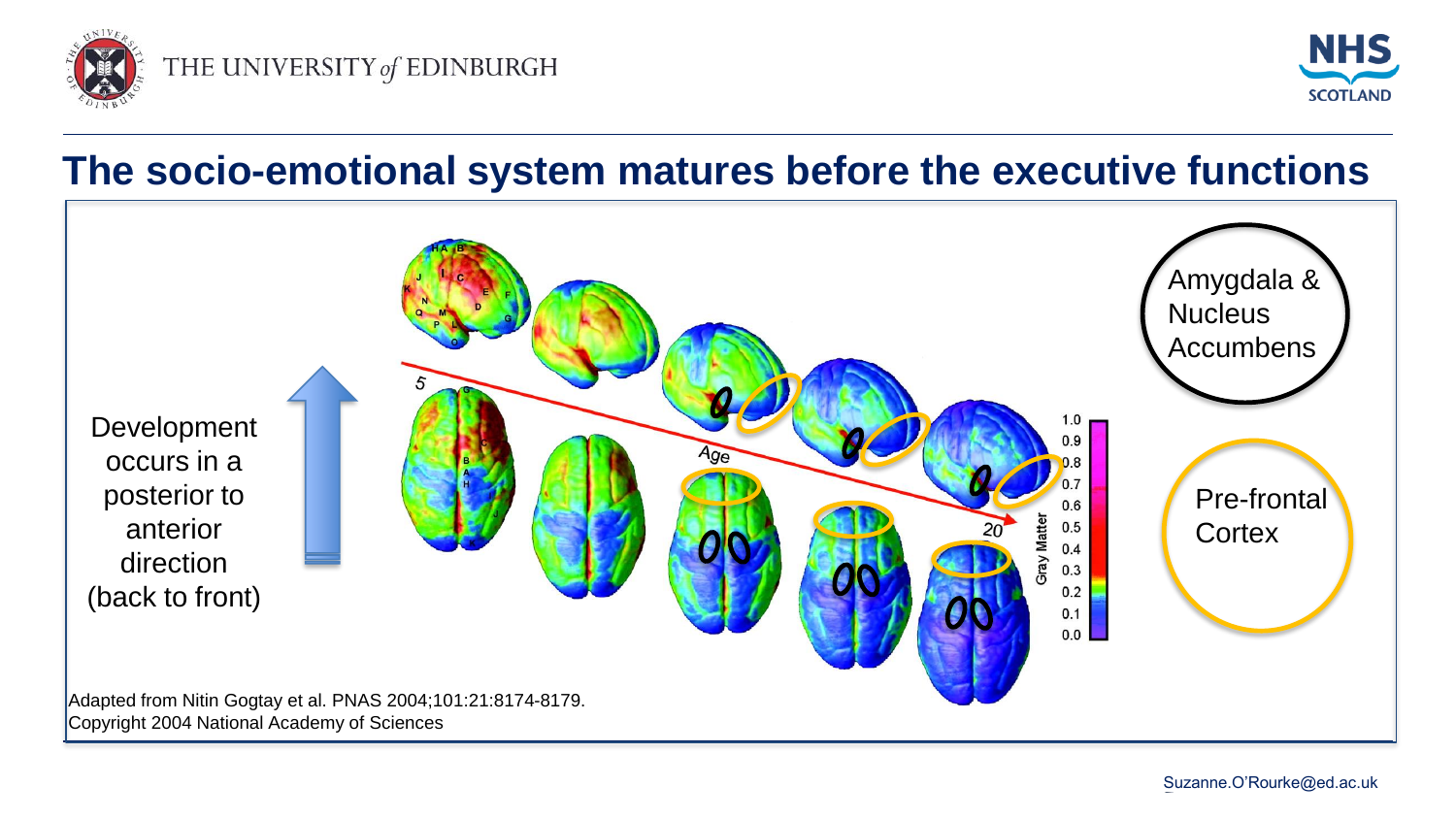



#### **Factors that Affect or Inhibit Maturation**

| <b>Adversity Definition</b><br><b>General population / offenders</b>       | <b>Estimated %</b><br><b>Population</b> | <b>Estimated %</b><br><b>Criminal Justice</b> |
|----------------------------------------------------------------------------|-----------------------------------------|-----------------------------------------------|
| <b>Traumatic Brain Injury</b>                                              | 2%                                      | 47-80%                                        |
| Problem Alcohol Use* / Alcohol Use Disorder*                               | 12%                                     | 63%                                           |
| Problem Drug use* / Prisoners prescribed methadone*                        | 2%                                      | 21%                                           |
| Caregiver maltreatment (abuse & neglect) / Caregiver abuse (minus neglect) | 25%                                     | $>29\%$                                       |
| Schizophrenia / Psychosis                                                  | 1%                                      | 10%                                           |
| <b>Intellectual Disability (ID) / Diagnosed ID</b>                         | 2.5%                                    | 7%                                            |
| <b>Diagnosis of Autism Spectrum Disorder (ASD)</b>                         | $1 - 2%$                                | 2%                                            |
| <b>Attention Deficit Hyperactivity Disorder (ADHD)</b>                     | $3 - 5%$                                | 25-30%                                        |
| <b>Fetal Alcohol Spectrum Disorder (FASD)</b>                              | $>3.5 - 5%$                             | 17-55%                                        |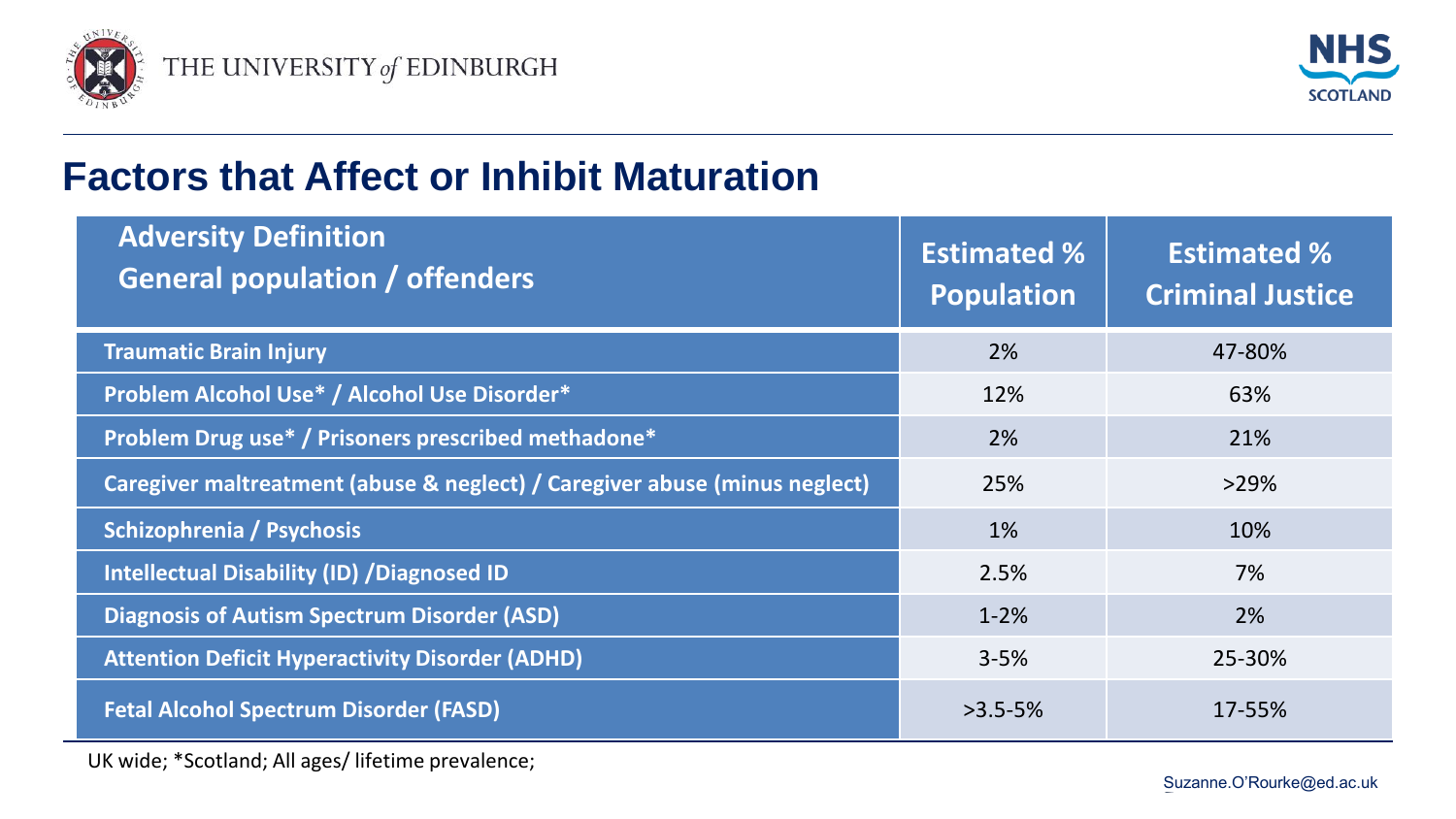



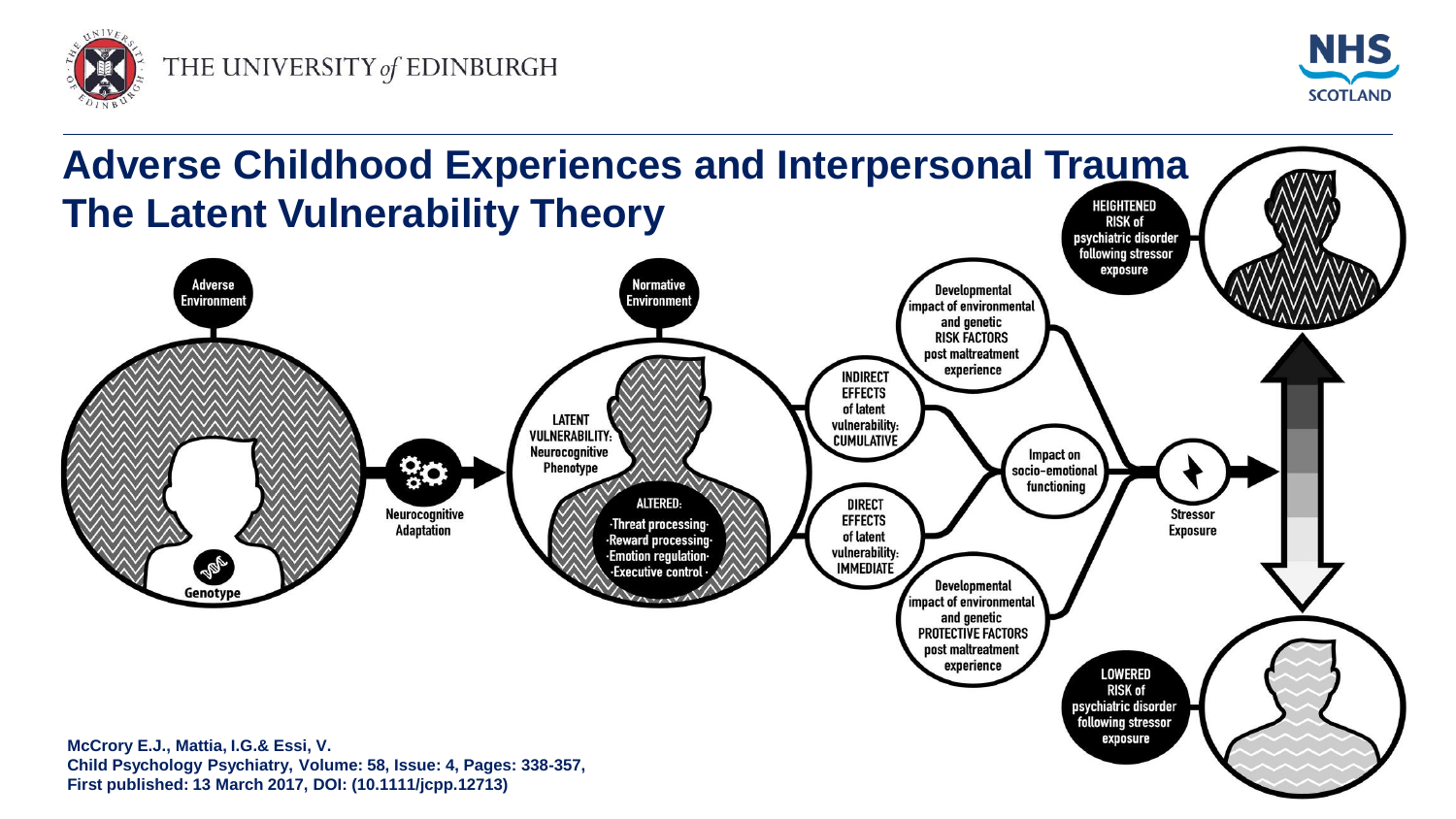



## **Adverse Childhood Experiences and Interpersonal Trauma**

- Associated with impairment in:
- Executive functioning:
	- Inhibitory control
	- Cognitive flexibility
	- Sustained attention
	- Visual & Auditory attention
	- Working memory
	- Planning
	- Problems Solving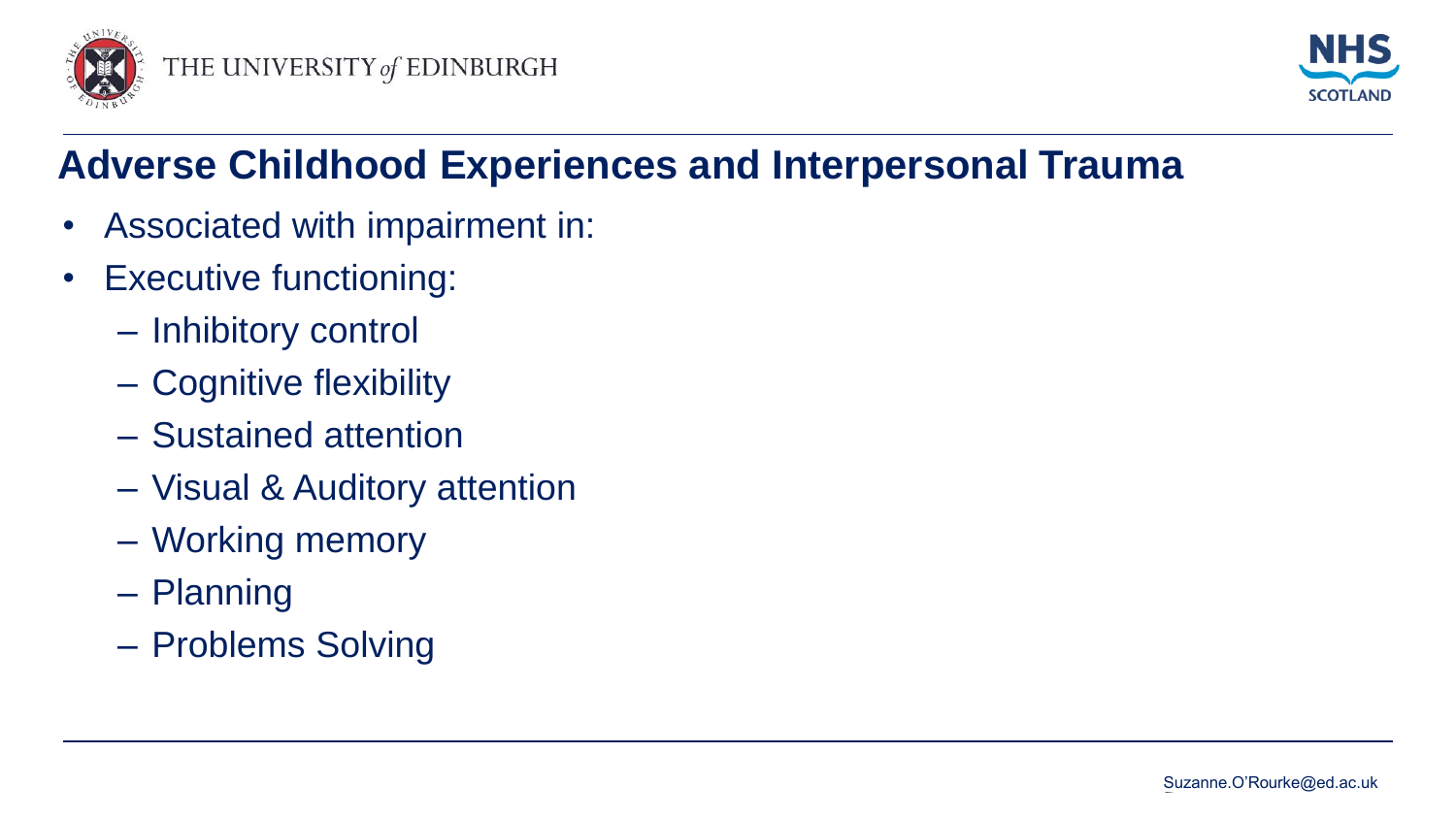



### **Fetal Alcohol Spectrum Disorder (FASD)**

- FASD describes conditions resulting from exposure of the fetus to alcohol.
- Minimum population prevalence estimated 3.5-5% but likely significant underestimate

#### Prevalence in Criminal Justice populations:

- 55% of those in a forensic outpatient clinic in Canada. (1)
- 36% of those in a youth detention centre in Australia (2)
- 17.5% Canadian correctional population (likely nearer 31% had records of prenatal alcohol exposure been available) (3)
- See: [www.faast.ed.ac.uk](http://www.faast.ed.ac.uk/) &<https://canfasd.ca/> for more information
- (1) [Mela, M. & Tait C., 2014. Cited in Courtney et al. Downloaded Jan 2022; https://canfasd.ca/wp-content/uploads/2018/01/Brown-2014-FASD-in](https://canfasd.ca/wp-content/uploads/2018/01/Brown-2014-FASD-in-the-criminal-justice-system.pdf)the-criminal-justice-system.pdf ; (2) Bower et al., 2018, BMJ Public Health; doi: 10.1136/bmjopen-2017-019605 ; (3) Lachlan et al., 2019, BMC Public Health; doi: 10.1186/s12889-018-6292-x